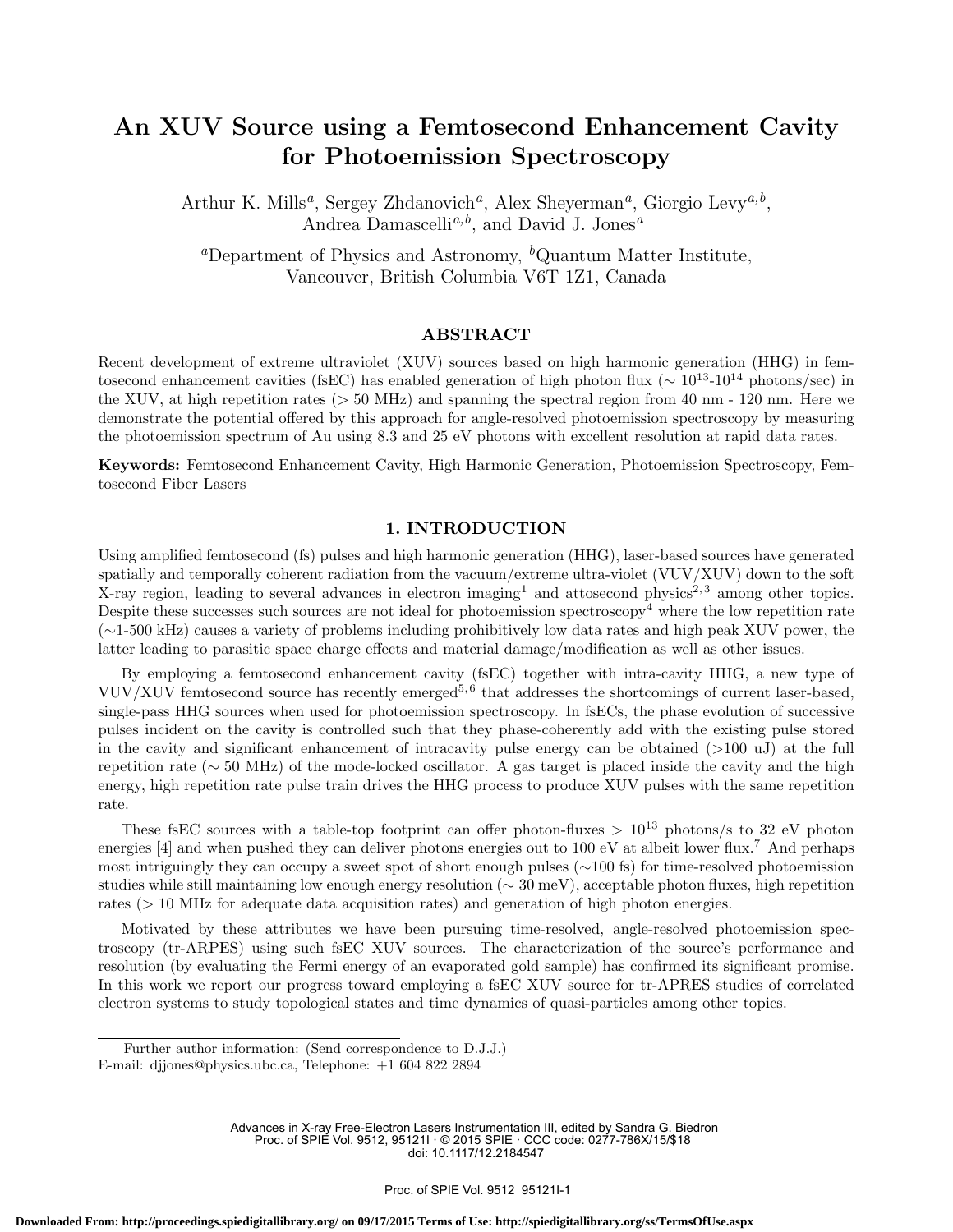

Figure 1. Schematic of the experimental apparatus. A Yb-doped fs fiber laser with power amplifier supplies seed pulses which are coupled to the fsEC through the 0.8% input coupler (IC), where pulses in excess of 150 uJ are obtained inside the cavity. The round trip time of pulses in the fsEC is stabilized to the seed laser repetition rate using fast and slow PZT actuators. HHG is performed at the tight focus within the fsEC. The resulting harmonics are coupled out of the fsEC with a diffraction grating mirror (GM). The desired harmonic is steered to the photoemission ultrahigh vacuum (UHV) chamber through several stages of differential pumping (not shown) with three boron-carbide coated spherical mirrors. Photoelectrons are then analyzed with the Phoibos 100 analyzer with channeltron detector.

# 2. EXPERIMENTAL APPARATUS

The fsEC XUV source consists of two components; the passive enhancement cavity itself, and the laser source used to seed the enhancement cavity where the high harmonic generation is performed. The laser source is based on a ytterbium-doped fiber (YDF) laser oscillator with two YDF amplifiers, with operating wavelengths at 1.050  $\mu$ m. The output of the final power amplifier stage is used as the seed for the fsEC. High harmonic generation is performed in the tight focus of the fsEC, and the resulting VUV and XUV light is coupled out of the cavity with an intracavity diffraction grating and directed to the ultraviolet photoemission chamber. A schematic representation of the system, with a summary of performance specifications, is shown in Fig. 1.

## 2.1 Amplified YDF Laser Source

The laser source seeding the fsEC system is based on a home-built YDF ring oscillator that is mode-locked using nonlinear polarization evolution.<sup>8</sup> The laser has a tuneable bandwidth and central wavelength, but is typically operated with a bandwidth of about 12 nm, a central wavelength near 1050 nm (1.19 eV), and an average power of about 30 mW and a pulse repetition rate of 60 MHz. The oscillator has a pair of intracavity transmission gratings (in a double-pass configuration) that enables us to tune the dispersion of the cavity and control the mode-locking regime used. To limit the spectral bandwidth, we run the oscillator with a small amount of anomalous dispersion, where the spectral shape has a nearly sech profile. This operating point is a trade-off between spectral bandwidth and noise properties of the oscillator. The bandwidth decreases with increasing anomalous dispersion, and intensity noise and carrier-envelope offset noise levels are minimized close to zero dispersion (the latter measured indirectly through the fsEC intracavity intensity). Our experience with this laser is consistent with the results of a detailed study of the intensity and offset frequency noise of this type of YDF oscillator.<sup>9</sup>

The positively chirped pulse train emerging from the output of the oscillator is passed directly into a single mode YDF preamplifier, which results in further stretching due to the normal dispersion of the fiber. The nearly 300 mW average power output of the preamplifier is then directed into the photonic crystal fiber (PCF) power amplifier made up of 3 m of Yb-doped PCF pumped with up to 80 W at 976 nm. The complete amplified YDF laser system is shown in Fig. 2.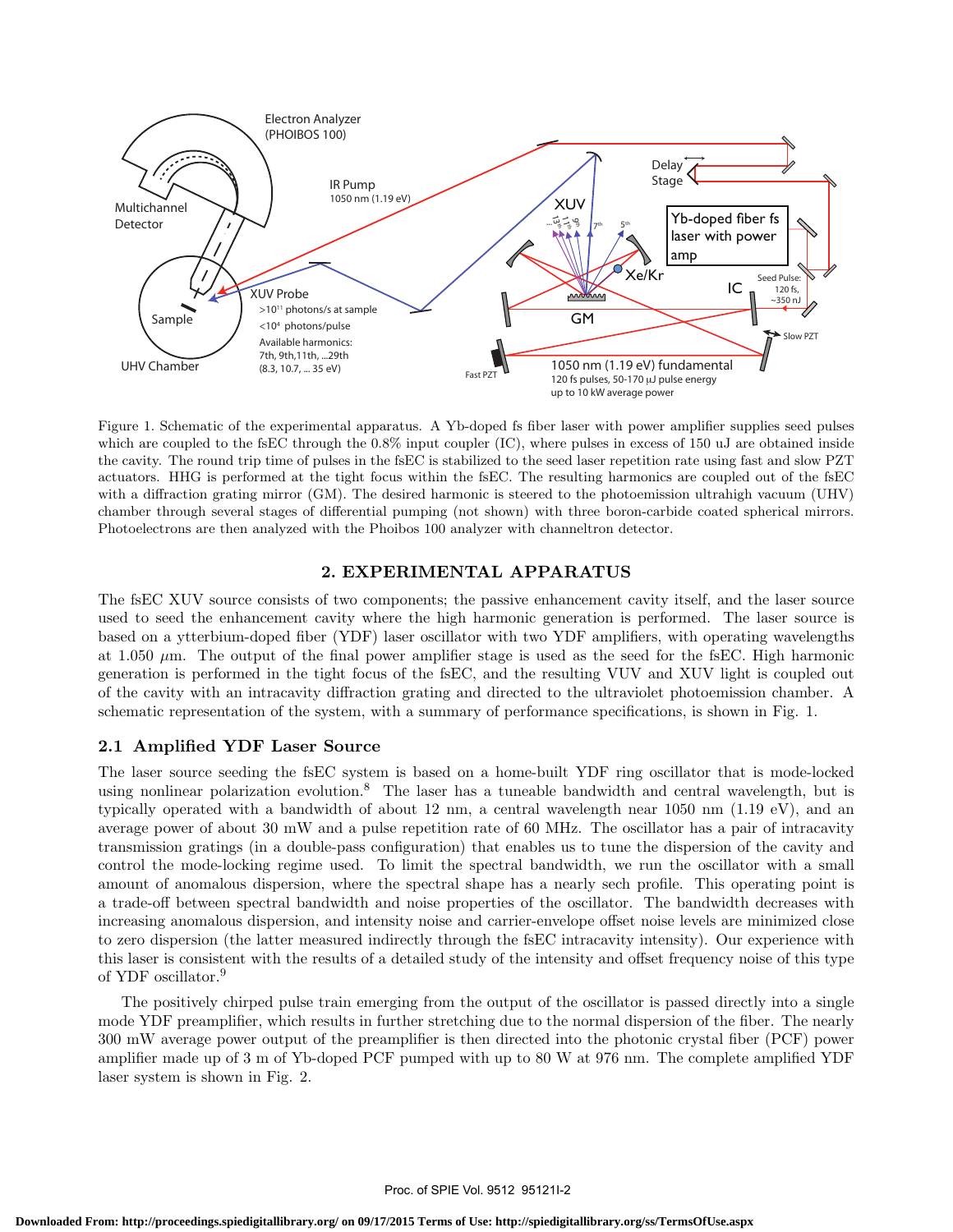

Figure 2. Schematic of the Amplified YDF laser source. The laser source is a YDF oscillator comprised of HI1060 single mode fiber, single mode YDF, a free-space section to produce a repetition rate of 60 MHz. The intracavity transmission gratings (TG) allow tuning of the net dispersion of the cavity, one of which is on a PZT actuated stage that allows for slow control of the carrier-envelope offset frequency. Mode-locking is achieved through nonlinear polarization evolution, which acts as a saturable absorber when the wave plates  $(\lambda/4, \lambda/2)$  are set in a suitable configuration. The laser is pumped with a single mode 976 nm diode coupled into the oscillator through an intracavity wavelength division multiplexer (WDM). The preamplifier is a singe mode YDF (SM-YDF), and the power amplifier is a photonic crystal YDF (PC-YDF), pumped with up to 80 W at 976 nm. The pulses emerging from the power amplifier are compressed down to 120 fs duration with a transmission grating compressor (GC), and after the mode-matching telescope (MM) over 20 W of average power is available to seed the fsEC.

We do observe nonlinear behavior in the PCF amplifier, in that at high pump power we have seen some broadening of the spectrum. We have not characterized these properties extensively, except to note that even with a compressed pulse launched into the PCF, the enhancement and noise properties of the stabilized fsEC are not degraded when the PCF amplifier is operating in this nonlinear regime. Moreover as shown by the inset in Fig. 2 the power amplified pulse does not suffer any gain narrowing. This provides a relatively simple alternative to systems that employ linear amplification.<sup>10</sup> The output of the power amp is compressed with a transmission grating compressor, after which up to 25 W (or  $\sim$  400 nJ) is available as a seed to the fsEC. The compressed pulse width is typically about 120 fs (intensity autocorrelation), and we observe only a small amount of structure in the wings of the pulse. This laser system has proven a nearly ideal seed source (in terms of pulse width and peak power) for the fsEC when utilized for tr-ARPES as pulses much below 100 fs are too detrimental for ARPES resolution.

#### 2.2 Femtosecond Enhancement Cavity

The fsEC is comprised of seven mirrors in a ring configuration with a 5 m round trip length, as shown at the right of Fig. 1. A focus with a waist radius of 20  $\mu$ m is formed in between two 15 cm ROC curved mirrors, and the finesse of the cavity is reduced using a 0.8% input coupler, which yields an enhancement factor of several hundred times. The cavity length is stabilized with a fast PZT actuator to compensate high frequency perturbations and a slow, long range PZT to correct for slow drift in the cavity length. The carrier-envelope offset frequency of the oscillator is matched to that of the fsEC, which is actuated with a slow PZT that changes the diffraction grating separation in the oscillator. We find that only slow correction of the offset frequency is needed to maintain a good intensity stability in the fsEC as its finesse is not too high. We achieve good spatial mode matching to the cavity (> 85%), and we measure intracavity average powers in excess of 5 kW. When the cavity is stabilized, a short-term intensity stability (intracavity) of less than 0.25%, with 1% drift over longer periods (many hours), is possible. The day-to-day fsEC performance is also very stable: once operational, the system has been run for several months without the need to realign the cavity mirrors.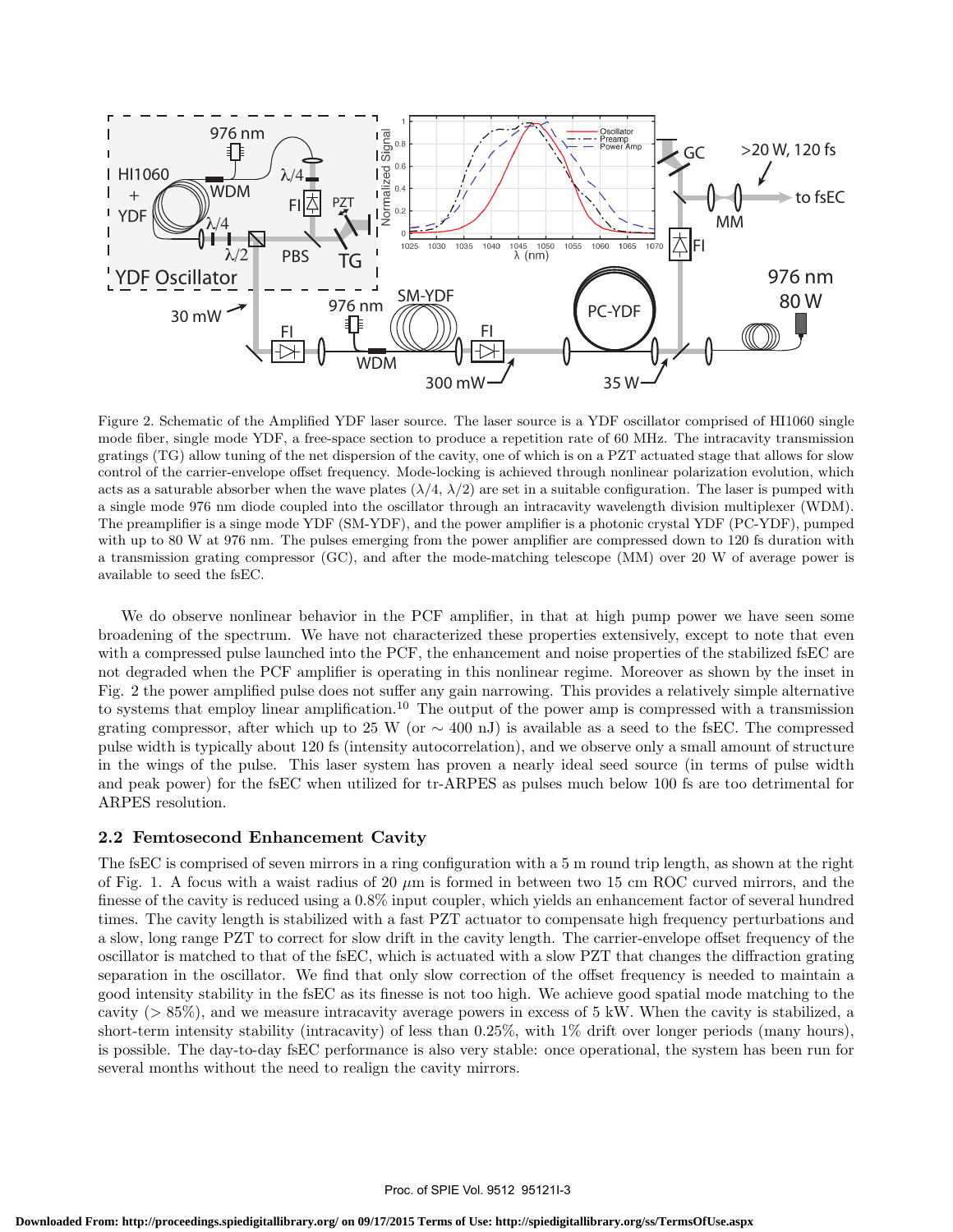High harmonic generation is performed at the tight focus of the fsEC. We have used xenon (Xe) and krypton (Kr) for the gas target, which is injected just above the cavity focus through a 150  $\mu$ m quartz nozzle placed as close to the fsEC beam as possible without causing significant loss or heating of the nozzle. The harmonics are coupled out of the fsEC with an intracavity diffraction grating etched into the outermost layer of a mirror placed in the fsEC immediately after the focus (labelled GM in Fig. 1). The grating has a 200 nm period and is etched into the top layer of the dielectric stack, which results in a diffraction efficiency of a few percent per harmonic. We image a phospor-coated plate to detect the harmonics coupled out of the fsEC, and with Xe we have observed up to the 23rd harmonic (27.4 eV). Using an uncalibrated aluminum filtered XUV photodiode (IRD Inc), we have measured several microwatt level power for the 15th harmonic (at 17.8 eV) coupled out of the fsEC.

The plasma generated at the focus of the fsEC poses a challenge for fsEC XUV generation in that the plasma causes a phase shift for the near-infrared fundamental pulse circulating in the cavity. In addition to dynamic phase shifts that limit the pulse enhancement on the femtosecond timescale, the linear plasma phase shift combined with intensity fluctuations in the seed source can drive oscillations of the intracavity intensity as the plasma grows and collapses very rapidly in response to intensity fluctuations.<sup>6, 11</sup> With Xe, this limitation is quite severe at relatively modest intracavity average power due to its lower ionization potential. A successful strategy to reduce the ionization-related clamping of XUV generation is to reduce the pulse width of the fsEC pulses.<sup>7</sup> In our case, the reduced energy resolution with this approach is not desirable. When we use Kr gas at the same intracavity average power where the XUV generation clamped with Xe, we see a substantially reduced plasma and harmonic flux, as expected. We do not see any effects of plasma instability inside the cavity even at the maximum output of our power amplifier system. At this level, we measure nearly the same power for the 15th harmonic that we did in Xe, and we observe up to the 29th harmonic (34.5 eV). Further gains may still be achieved with Kr by increasing the finesse of the fsEC, however the sensitivity to phase fluctuations will eventually limit XUV produced.

The XUV flux from the fsEC is also quite stable with short term (a few minutes) intensity stability on the order of 2-3%, and longer term stability of less than 10% (in part due to imperfect gas target pressure regulation). The fsEC XUV source also produces an output beam with good pointing stability. The alignment of the XUV beams into the photoemission experiment (> 1 m away) is difficult to detect over periods of several days.

An important factor in maintaining a long operating operating time of the fsEC XUV source has been to mitigate hydrocarbon build-up on the optics that are exposed to VUV/XUV light. So far, this has not been possible through the use of UHV-compatible vacuum practices alone. In addition, what has proven effective is steady in-situ cleaning of the exposed mirrors with ozone (with a concentration of a few percent in an oxygen gas flow) during XUV production. In our system, we use small glass nozzles to efficiently direct the flow of ozone/oxygen onto the mirror surfaces where they are exposed to the VUV/XUV light. We have not thoroughly tested the flow rate required to keep the mirrors clean, rather we use a gas flow rate that doesn't significantly load our vacuum system turbo pump or dramatically raise the pressure in the chamber when Xe/Kr gas is flowing (*i.e.*  $\sim 10^{-3}$  mbar with our pumping geometry). This method has eliminated hydrocarbon build-up related degradation of the fsEC mirrors, namely the XUV diffraction grating mirror and the curved mirror immediately after the grating mirror. We have also observed slow build-up of hydrocarbons on the next mirror in the path of the fsEC, which is also exposed to UV light, and we clean this mirror every few months in a laboratory oxygen plasma cleaner. A future cavity upgrade will include an in situ ozone/oxygen nozzle on this mirror as well.

#### 2.3 Ultraviolet Photoemission Spectrometer

The photoemission spectroscopy was carried out in an ultraviolet photoemission spectrometer (UPS) built around a Specs Phoibos 100 electron analyzer with channeltron multichannel detector, with a sample load-lock chamber and gold evaporator. This analyzer system was originally intended for use as an X-ray photoelectron spectrometer, and as such, the magnetic shielding was not ideal for low energy electron spectroscopy. However, this system provided a sufficient proof of principle test chamber to test the viability XUV source for photoemission spectroscopy. We are currently upgrading the system to a system with a much higher resolution analyzer for ARPES and sample chamber that is properly shielded from magnetic fields.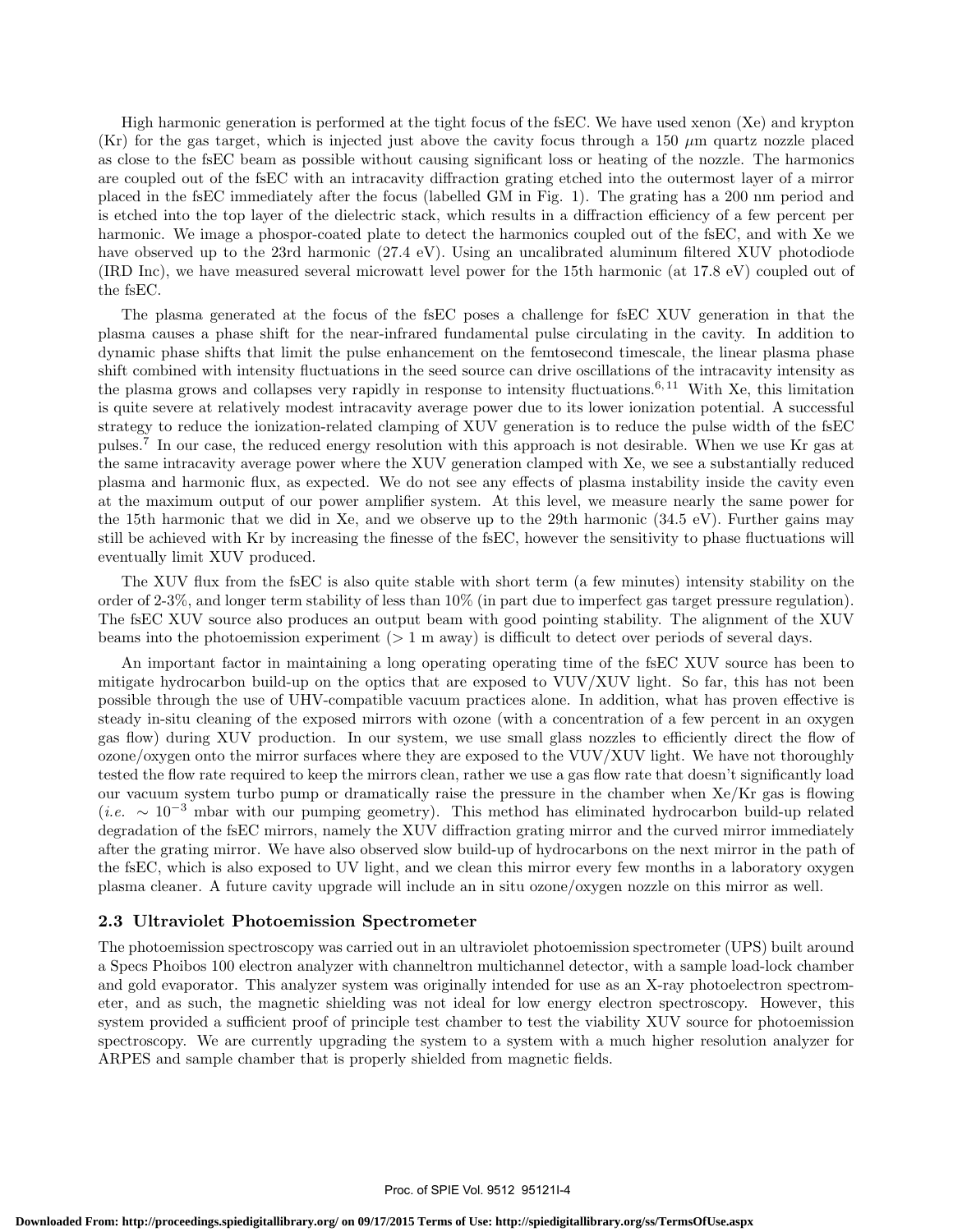#### 3. EXPERIMENTAL RESULTS

In Fig. 3 we show UPS spectra for room temperature gold excitated with 8.3 and 25 eV photon energies. In this experiment, the 7th harmonic (8.3 eV) was directed to the UPS experiment. The 25 eV signal is due to 3rd order diffraction of the 21st harmonic that co-propagates with the 1st order diffraction of the 7th harmonic. For the laser intensity used in this experiment, with Xe gas, the 21st harmonic was above the HHG cut-off for the plateau harmonics, meaning that the photon flux generated for the 21st harmonic is substantially reduced from that of the lower harmonics. Further, the 3rd order diffraction from the grating output coupler is lower in power than the first order diffraction. That the photoemission signal is observable at this collection time (1 sec) is largely due to the much higher photoemission cross section at 25 eV compared to 8.3 eV. Nevertheless, a Fermi edge (albeit quite noisy) can be seen at approximately 21 eV kinetic energy.



Figure 3. Room temperature gold photoemission spectra for 8.3 eV (left) and 25 eV (right) photons. Photoelectron counts represents signal in 1 second intervals.



Figure 4. Gold Fermi edge signal at 300 K and 10 K. Theoretical fit to the data indicates a Gaussian FWHM resolution of 85 meV, which is believed to be dominated by the resolution of the analyzer in this dataset.